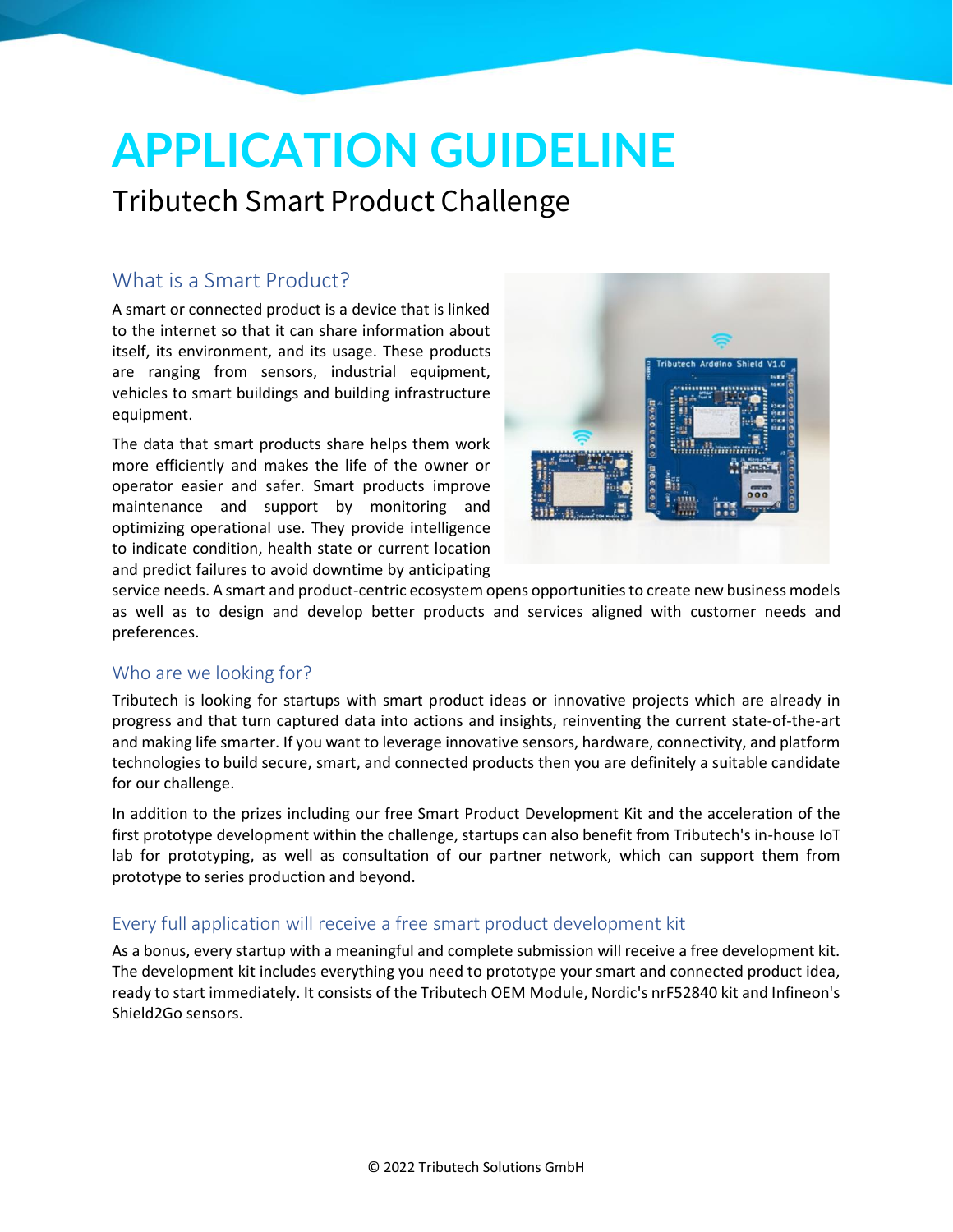#### How to submit?

To take part in our challenge, you need to fill out the **Online Application Form** and upload your **Pitch Deck**. Please refer to the link down below for your application. The business language is obligatory English.

<https://tributech.io/smart-product-challenge/application>

For the **pitch deck**, we recommend including at least the following content:

- Problem that your smart product aims to solve
- Solution and the benefits to the customer
- Technical solution / architecture
- Innovation and uniqueness
- Go-to-market
- Team

If you still have questions, please **[join our official Discord server](https://discord.com/invite/TgdMYeet96)**. Connect with Tributech's experts or other participants to exchange ideas with like-minded people and get all your questions about the challenge answered right away.

#### Challenge Timeline

The application phase starts with the announcement on the 14th of February and is open for 6 weeks until the 25th of March. All important dates can be found in the graphic below. Business language for the entire process, including Q&A Session and Pitching Event, is English mandatorily.



#### Evaluation process

All completed submissions will go through a first filtering by a group of experts and afterwards the best submissions will be selected for the pitching event. The official jury of the challenge will evaluate and rate your pitches based on the following criteria:

- $\checkmark$  Level of innovation
- $\checkmark$  Technological feasibility
- $\checkmark$  Commercial potential
- ✓ Marketing & go-to-market approach
- ✓ Time to market
- ✓ Pitch
- ✓ Sustainability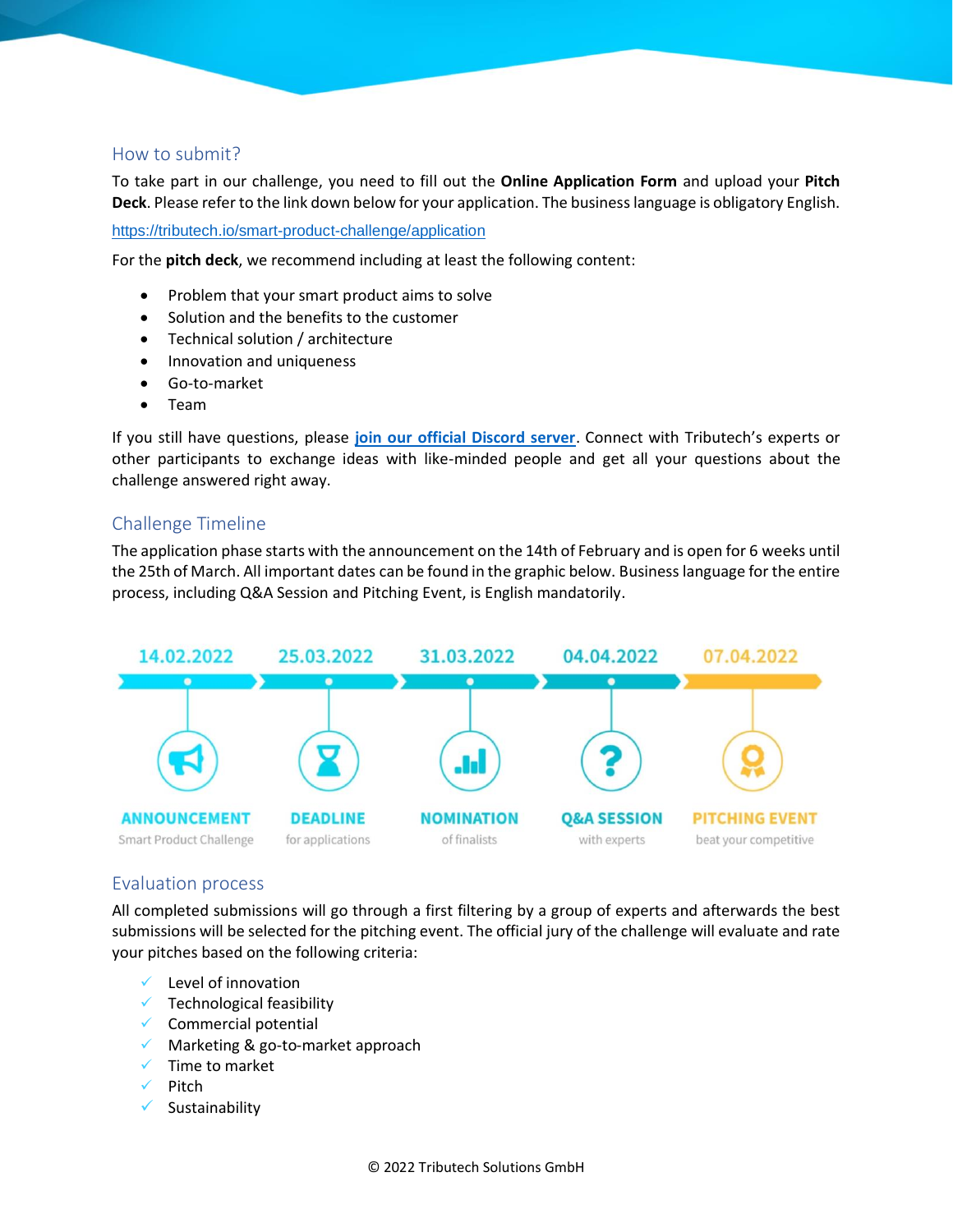The winners of the challenge will be notified directly after the pitching event. The prices, including the Smart Product Development Kits, will be handed out after the winners have been notified.

#### About the Tributech OEM Module

The Tributech OEM module is designed to be at the heart of next-generation IoT devices and accelerate time-to-market for IoT products.

It provides a hardware and software backbone for the development of secure, smart, and connected products with LTE-M or NB-IoT connectivity. As a simple example, it can be used to build a battery-powered CO<sub>2</sub> measurement sensor or a telematic module for a smart and connected construction machine. Together with the integrated connectivity and the IoT data management stack, this solution has the capability to reduce the development effort for such IoT applications by more than 90%.



The miniaturized 32 x 22 x 3 mm Tributech OEM module is

packaged as a system-on-module (SoM) that includes Nordic's low-power nRF9160 SiP with integrated LTE-M/NB IoT modem, Infineon's high-end OPTIGA Trust M hardware security module, and plug-and-play connectivity with Magenta Telecom. Together with Tributech's software stack, it provides all core functionalities of an IoT device like managing telemetry data, configurations, updates, provisioning, and security. This design allows developers of medium-to-large scale applications to design IoT devices that are optimized in terms of interfaces, form factor and costs for their use case, without the need to take care of all the complexity of a connectivity and data management platform. It is also offered in an Arduino Shield variant for prototyping. The shield can be used with all popular hardware development platforms like Nordic nRF Kit's or Infineon's XMC Relax Kit.

The Tributech OEM module is fully integrated with Tributech's IoT and data management platform for managing connected devices. The platform includes unique features like digital twin-based configuration and data management, support for hardware security, blockchain-based data verification and audits as well as built-in data sharing. In addition to the IoT and data management middleware, Tributech provides all the building blocks to create dataspaces where data providers and data consumers can share selected data streams in a secure and trustworthy way in order to manage data assets through an integrated web portal. The blockchain based data verification technology guarantees the origin and integrity of data across systems and companies for traceability and sustainability, while compliance can be implemented based on data audits.